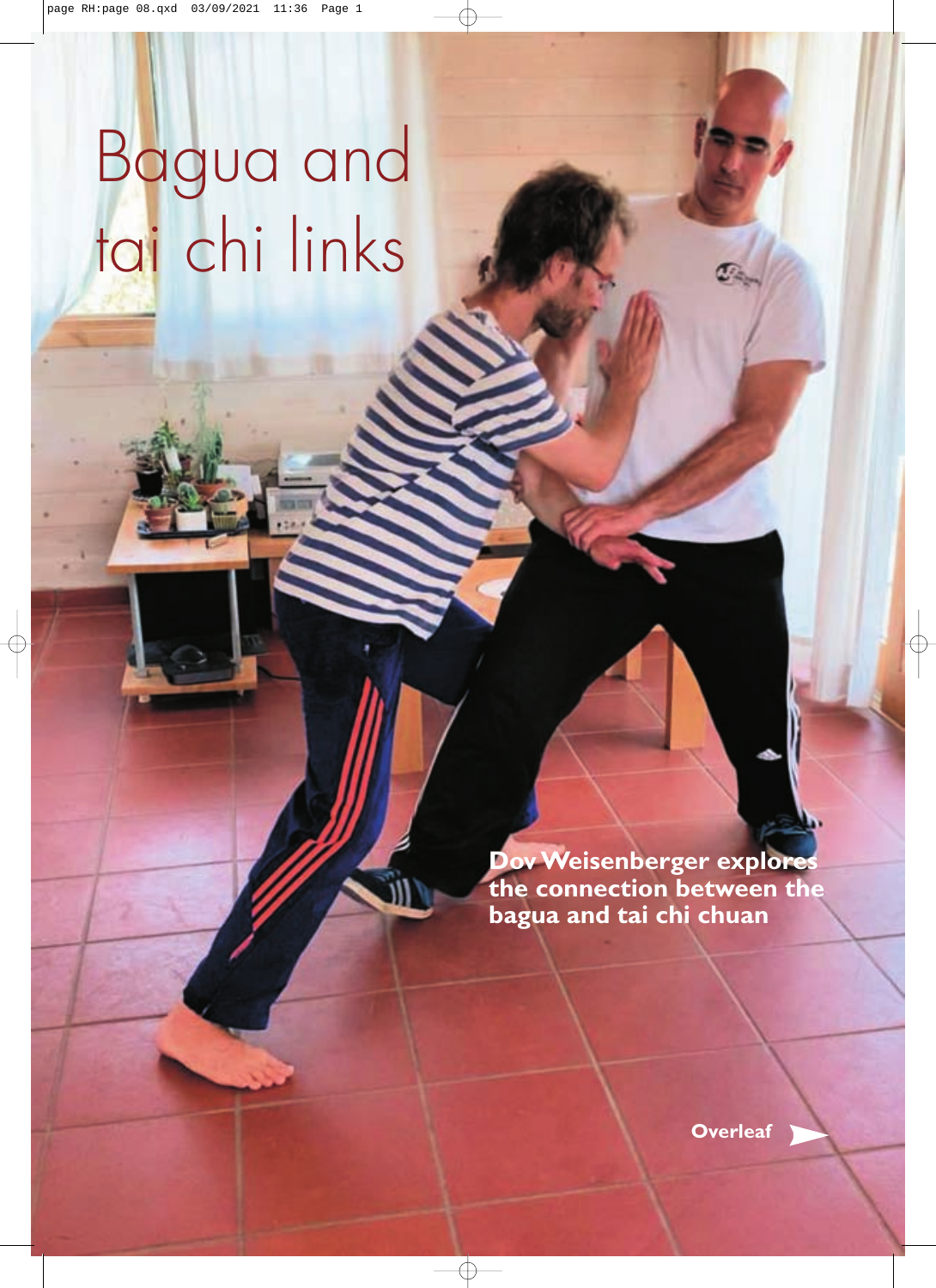next is inconsistent. For example, chien (sky) represents the north-west direction (and not north, as in the Fu Xi arrangement), while the kun (earth) trigram represents the south-west direction (and not south, as in the Fu Xi arrangement).

The fundamental difference between the Fu Xi pattern and the King Wen pattern can be described as this – the circular pattern is maintained in both, but its internal movement varies. While the original trigrams remain the same in both cases, their meanings vary.The result of this is that it is possible, and makes sense, to look at the circular representation of the bagua in a more flexible and complex manner:

- **1. As a cosmological model (the five elements)**
- **2. As a medical model (energetic)**
- **3. As a martial model (practical)**

**The 13 tactics, eight gates, four directions, four corners, five steps, and nine palaces**

As mentioned, the thirteen tactics or techniques consist of the eight gates and five steps.The five steps are the four basic directions of movement plus the center, and these five are related to the eight gates which are basically the hand techniques.

### Four corners

The cosmological model of the bagua has two basic<br>patterns: the pattern attributed to Fu-Xi (Yellow Emperor) and that of KingWen.The trigrams that appear in the two patterns are the same, but differ in their internal arrangement and therefore in their internal relations and their derived meanings.

> The eight hand techniques are divided into the four directions and the four corners, which are diagonal. In such a circle, every one of the eight gates is located 45 degrees from the center.In tai chi chuan, the center and its eight gates are called the nine palaces. In Wudang system there are a number of pushing hands that implement bagua theory:

> 1. The first pattern is the essentially stationary practice called the 'four directions'. Its execution illustrates the four basic directions of movement from the eight hand techniques (peng, lu, ji and an), while at the same time applying two aspects of the five-element model by moving weight from foot to foot (front and back).

> 2. The second pattern is a moving pattern called the 'nine palaces,' which is a more complex version of the previous pattern. During nine places practice, the partners move, synchronised with each other in zig-zag steps, drawing the nine palaces on the floor with their steps, an exact square that includes the sum of its sides and diagonals.

The first way is to look at it as if there is a stationary centre which the trigrams rotate around.This is the way of classical Chinese medicine.

If we compare the two patterns, we will discover not only discrepancies in the meanings of the identity trigrams, but also contradictions.These things may be due to a lack of knowledge, trends of interpretation, poor translation or all these issues combined. Even among tai chi chuan practitioners, there is no consensus on the applied meaning of some of the trigrams.

> West is identified with the metal element = step forward. North is identified with the water element = look or move to the left.

However, beyond the controversies, there is agreement between the schools, either at the therapeutic  $\overline{\prime}$  medical level or at the martial level, regarding the centrality of the bagual theory in general for understanding physiological, mental and energetic processes.

> North is represented by the kan trigram (great abyss)  $=$ peng technique, i.e., upward and sideways.

### Two patterns

West is represented by the tui trigram (lake)  $=$  ii technique, that is, strike

Emperor Fu-xi, followed by King Wen, created a template to explain the cyclical nature of the phenomena. These two patterns are archetypal representations of the cyclical processes in nature, one (Fu Xi's) is the way that traditional Chinese medicine views and explains life (destructive and constructive cycles), and the other (Wen's) is perfectly suitable for tai chi chuan martial theory as it is described in the tai chi classics.

The northeast represented by the ken  $trigram$   $(ka)$  = kao technique, that is, shoulder or body technique.

The martial aspect of tai chi chuan theory consists of the '13 tactics,' which includes the 'eight gates' and 'the five steps.' The eight gates refer to the eight basic hand techniques.The five steps are the four basic directions of movement (north / south, east / west), with the fifth being the centre, the meeting point of the four. That aspect is shown in KingWen's model.

### Two ways of looking at the bagua model

The second way is to look at it as a moving centre capable of responding in correlation with the change of the trigrams.This way correlates with the practical use of tai chi chuan.

In this article we will mainly discuss the second option, namely the pattern as presented by King Wen. Only then can we understand why, for example, in King Wen's pattern, the relationship between the kun trigram (earth) and the chien trigram (sky) is different than it is in the Fu Xi pattern, and why the transition from one trigram to the

### **XIANTIAN BAGUA**



### HOUTIAN BAGUA



KISE IVEN EARN LIGHT

### <span id="page-1-0"></span>TAI CHI – BAGUA TAI CHI – BAGUA

24 TC&OA 2021 TC&OA 2021 25

3. A third pattern, also moving, is called the eight gates and five steps or da-lu (which means the big round) or the four corners (kao, zhou, cai and lie) alternately. In this pattern, the partners move in a continuous circle of eight steps around a centerpoint, all the while changing directions and weight at will. While on the move, each of the partners apply the four-cornered hands techniques in turn.

4. The fourth pattern is freestyle push hands (either fixed steps or moving steps), in which all 13 techniques are implemented and their myriad combinations.

East is identified with the tree element = step back. South is identified with the fire element = looking to or moving to the right.The martial aspects of the trigrams, of he eight gates, when applying to the four directions pushing hands have the following meanings:

forward.

The east is represented by the Chen trigram (storm)  $=$ An technique, that is, strike or press down.

South is represented by the li trigram (fire)  $=$  lu technique, i.e. downward and sideways.

In martial aspect, the four corners will have the following meanings:

Suffice to refer to the names of the patterns for an initial impression of the close relationship between the models described above and their martial application. For example, the martial aspects of the five steps, in the four directions pushing hands have the following meanings: Centere is identified with the earth element  $=$  central shoulder strike, which is in turn countered by a circular deflection, and so on. The continuous nature of tai chi chuan techniques is why the art has been called 'Long boxing', figuratively describing the long and continuous like the flow of the Yellow River, in which the water's volume, force and direction constantly change along the river's route.

equilibrium.

Northwest is represented by the chien trigram (Sky) = lie technique, i.e. spiral movement.

Southeast is represented by the hsun trigram (wind) = cai technique, i.e. uprooting (up/down).

Southwest is represented



**Shay applies cai on Matan, Matan replies with sidestep and uses an push**

the forearm or elbow.

From interpretations to practise

Following the described above, countless variations can be created during which the actions and reactions are conducted in sequence and in combination with some or all of the principles as they appear in the bagua. For example, a strike or push forward with or without a step can follow with an upward deflection. This deflection may be followed by a downward uprooting, which is immediately answered by an elbow or

### Further dimensions

by the kun trigram (earth)= **Shay starts with lie and pushes forwards, Matan** zhou technique, i.e. using **replies with lie while shifting his weight**

It can be said that, although the bagua model is a predefined model with predefined interpretations, there is within its framework a freedom of action via a multiplicity of possibilities. The bagua model as a circle or square contains complex patterns of internal relationships between the trigrams. These relationships can be linear, a vector or straight line, like the saying 'seek the straight amidst the bent'.They can also be circular, as expressed in the line from the *Song of Sparring*: "Achieve it inside a circle, not with hands and feet disorganised."



Bagua theory attributes a number to each trigram, these numbers form a magic square. These relationships express an idea of symmetry at a given distance on the one hand, and an idea or principle of infinite reversibility on the other. The distance symmetry is reflected in the classic phrase "When my opponent advances the distance between us seems bigger and when he retreats the distance looks shorter". Whereas the inverse principle embodied in the classic phrase "In the straight there is the round and in the round there is the straight".

The sums of all the connections between the



**Matan applies peng to Shay's ji, Shay sidesteps and uses zhou**

#### **Interpretations**